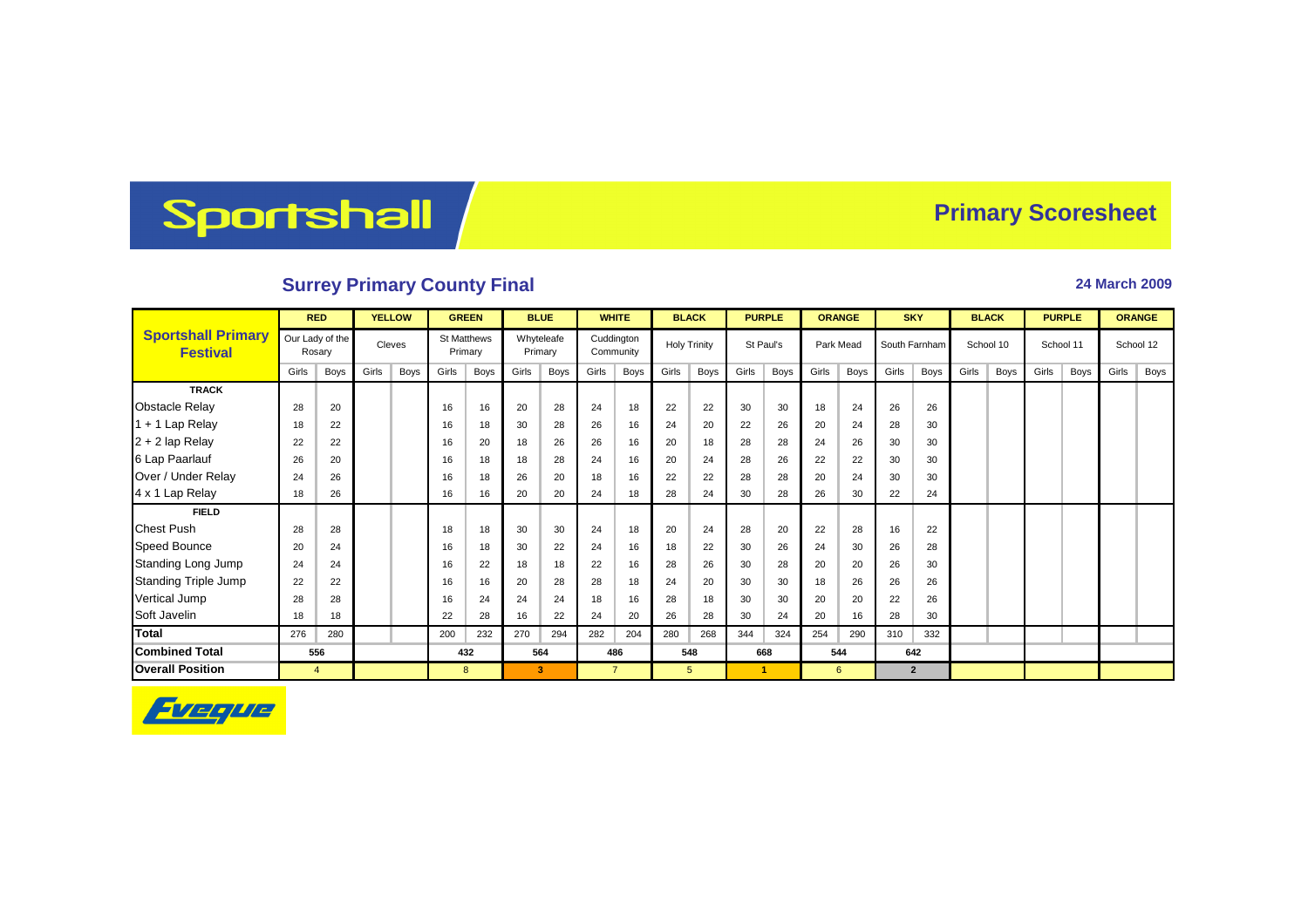| <b>Girls</b>                            |                         | <b>Obstacle Relay</b>      |            | 1 + 1 Lap Relay          |                 | 2 + 2 Lap Relay                   |                 | 6 Lap Paarlauf           |                  | Over / Under<br>Relay    |                 | 4x1 Lap Relay                        |                   |                       | <b>Girls</b>              |                              |                      | <b>Chest Push</b>             |                      | <b>Speed Bounce</b>          | <b>Standing Long</b><br>Jump |                  | <b>Standing Triple</b><br>Jump |                            | <b>Vertical Jump</b> |                         | Soft Javelin         |                              |
|-----------------------------------------|-------------------------|----------------------------|------------|--------------------------|-----------------|-----------------------------------|-----------------|--------------------------|------------------|--------------------------|-----------------|--------------------------------------|-------------------|-----------------------|---------------------------|------------------------------|----------------------|-------------------------------|----------------------|------------------------------|------------------------------|------------------|--------------------------------|----------------------------|----------------------|-------------------------|----------------------|------------------------------|
| Colour                                  | Team                    | a (in secs) or<br>position | tion / Poi | ie (in secs)<br>position | osition / Point | sec <sub>S</sub><br>position<br>€ | asition / Point | ie (in secs)<br>position | Position / Point | ie (in secs)<br>position | Position / Poir | e (in secs) «<br>position<br>ime (in | Position / Points | Colour                | Team                      |                              | Performances<br>Best | l Position<br>Points<br>Total | Best<br>Performances | Total / Position /<br>Points | Best<br>Performances         | Total / Position | Performances<br>Best           | Total / Position<br>Points | Best<br>Performances | Total / Position        | Best<br>Performances | Total / Position /<br>Points |
|                                         | ৳                       |                            |            |                          |                 |                                   | 5               |                          |                  |                          |                 |                                      | 7                 |                       |                           | 1                            | 8.5                  | 18                            | 44                   | 133                          | 1.52                         | 3.24             | 4.84                           | 14.1                       | 38                   | 122                     | 10.25                | 29.25                        |
| RED                                     | · Lady of<br>Rosary     | 92.6                       | 2          | 30.3                     | 7               | 59.9                              |                 | 91.4                     | 3                | 86.9                     | 4               | 60.7                                 |                   | RED                   | Our Lady of<br>the Rosary | $\overline{\mathbf{2}}$      | 4.5                  | 2                             | 45                   | 6                            | 1.72                         | 4                | 4.78                           | 5                          | 39                   | 2                       | 11.25                | $\overline{7}$               |
|                                         | ă<br>the                |                            | 28         |                          | 18              |                                   | 22              |                          | 26               |                          | 24              |                                      | 18                |                       |                           | 3                            | 5                    | 28                            | 44                   | 20                           |                              | 24               | 4.48                           | 22                         | 45                   | 28                      | 7.75                 | 18                           |
|                                         |                         |                            | 0          |                          | 0               |                                   | 0               |                          | 0                |                          | 0               |                                      | 0                 |                       |                           | 1                            |                      | $\mathsf 0$                   |                      | $\mathbf 0$                  |                              | $\mathbf 0$      |                                | $\mathbf 0$                |                      | $\mathbf 0$             |                      | $\pmb{0}$                    |
| <b>ELLOW</b>                            | Cleves                  |                            |            |                          |                 |                                   |                 |                          |                  |                          |                 |                                      |                   | <b>ELLOW</b>          | Cleves                    | $\mathbf{2}$                 |                      | 0                             |                      | 0                            |                              | 0                |                                | 0                          |                      | 0                       |                      | 0                            |
| >                                       |                         |                            | $\bf{0}$   |                          | $\bf{0}$        |                                   | $\mathbf{0}$    |                          | $\bf{0}$         |                          | $\bf{0}$        |                                      | $\bf{0}$          | ≻                     |                           | 3                            |                      | $\bf{0}$                      |                      | $\bf{0}$                     |                              | $\bf{0}$         |                                | $\bf{0}$                   |                      | $\bf{0}$                |                      | $\bf{0}$                     |
|                                         |                         | 109.1                      | 8          |                          | 8               |                                   | 8               |                          | 8                |                          | 8               |                                      | 8                 |                       |                           | 1                            | 6.25                 | 15.5                          | 37                   | 101                          | 1.48                         | 2.78             | 4.48                           | 12.39                      | 30                   | 96                      | 9.9                  | 34.1                         |
| GREEN                                   | Matthews<br>imary<br>55 |                            |            | 31.7                     | 66              |                                   | 97.8            |                          | 99.4             |                          | 69.9            |                                      | <b>GREEN</b>      | Matthews<br>mary<br>ŏ | $\overline{\mathbf{2}}$   | 4.5                          | 7                    | 37                            | 8                    | 1.3                          | 8                            | 4.33             | 8                              | 35                         | 8                    | 12.8                    | 5                    |                              |
|                                         |                         |                            | 16         |                          | 16              |                                   | 16              |                          | 16               |                          | 16              |                                      | 16                |                       |                           | 3                            | 4.75                 | 18                            | 27                   | 16                           |                              | 16               | 3.58                           | 16                         | 31                   | 16                      | 11.4                 | 22                           |
|                                         | Whyteleafe              |                            | 6          |                          | 1<br>28.4       | 65                                | 7               |                          | 7                |                          | 3               |                                      | 6                 |                       |                           | 1                            | 6                    | 19.5                          | 42                   | 141                          | 1.5                          | 2.98             | 4.57                           | 13.33                      | 44                   | 119                     | 9.5                  | 24.75                        |
| BLUE                                    | Primary                 | 102.1                      |            |                          |                 |                                   |                 | 96.1                     |                  | 86.5                     |                 | 60.4                                 |                   | BLUE                  | Whyteleafe<br>Primary     | $\overline{\mathbf{2}}$      | $\overline{7}$       | 1                             | 49                   | $\mathbf{1}$                 | 1.48                         | 7                | 4.04                           | 6                          | 44                   | 4                       | 0.5                  | 8                            |
|                                         |                         |                            | 20         |                          | 30              |                                   | 18              |                          | 18               |                          | 26              |                                      | 20                |                       |                           | 3                            | 6.5                  | 30                            | 50                   | 30                           |                              | 18               | 4.72                           | 20                         | 31                   | 24                      | 14.75                | 16                           |
| Cuddington<br>Community<br><b>WHITE</b> |                         |                            | 4          |                          | 3               |                                   | 3               |                          | 4                |                          | 7               |                                      | 4                 |                       | Cuddington<br>Community   | $\mathbf{1}$                 | 6.75                 | 17.25                         | 43                   | 134                          | 1.62                         | 3.08             | 4.28                           | 14.72                      | 30                   | 101                     | 10                   | 34.25                        |
|                                         |                         | 97                         |            | 28.8                     |                 | 57.6                              |                 | 91.7                     |                  | 91.3                     |                 | 59.7                                 |                   | <b>WHITE</b>          |                           | $\overline{\mathbf{2}}$      | 6                    | 4                             | 46                   | 4                            | 1.46                         | 5                | 5.86                           | $\mathbf{2}$               | 36                   | $\overline{\mathbf{r}}$ | 13.5                 | 4                            |
|                                         |                         |                            | 24         |                          | 26              |                                   | 26              |                          | 24               |                          | 18              |                                      | 24                |                       |                           | 3                            | 4.5                  | 24                            | 45                   | 24                           |                              | 22               | 4.58                           | 28                         | 35                   | 18                      | 10.75                | 24                           |
|                                         | Trinity                 |                            | 5          |                          | 4               |                                   | 6               |                          | 6                |                          | 5               |                                      | 2                 |                       | Trinity                   | 1                            | 6                    | 16.5                          | 47                   | 127                          | 1.76                         | 3.42             | 4.29                           | 14.33                      | 40                   | 122                     | 13.3                 | 35.3                         |
| <b>BLACK</b>                            | $\frac{\lambda}{2}$     | 100.8                      |            | 29                       |                 | 62                                |                 | 93.7                     |                  | 90.5                     |                 | 59.3                                 |                   | <b>BLACK</b>          | <b>Аон</b>                | $\mathbf 2$                  | 6                    | 6                             | 41                   | 7                            | 1.66                         | $\mathbf{2}$     | 4.78                           | 4                          | 38                   | $\mathbf{2}$            | 8.5                  | 3                            |
|                                         |                         |                            | 22         |                          | 24              |                                   | 20              |                          | 20               |                          | 22              |                                      | 28                |                       |                           | 3                            | 4.5                  | 20                            | 39                   | 18                           |                              | 28               | 5.26                           | 24                         | 44                   | 28                      | 13.5                 | 26                           |
|                                         | Paul's                  |                            | 1          | 5                        |                 |                                   | 2               |                          | 2                |                          | 2               |                                      | 1                 |                       | Paul's                    | $\mathbf{1}$                 | 6.25                 | 18                            | 45                   | 141                          | 1.72                         | 3.56             | 5.22                           | 14.93                      | 42                   | 133                     | 13.5                 | 39                           |
| <b>PURPLE</b>                           | ö                       | 92.3                       |            | 29.2                     |                 | 57.5                              |                 | 90.8                     |                  | 84.9                     |                 | 59                                   |                   | <b>PURPLE</b>         | ö                         | $\overline{\mathbf{2}}$      | 5.75                 | $\mathbf{2}$                  | 49                   | $\mathbf{1}$                 | 1.84                         | $\mathbf{1}$     | 4.85                           | $\mathbf{1}$               | 45                   | 1                       | 13.75                | $\mathbf{1}$                 |
|                                         |                         |                            | 30         | 22                       |                 | 28                                |                 | 28                       |                  | 28                       |                 | 30                                   |                   |                       | 3                         | 6                            | 28                   | 47                            | 30                   |                              | 30                           | 4.86             | 30                             | 46                         | 30                   | 11.75                   | 30                   |                              |
| ORANGE                                  | Park Mead               |                            | 7          |                          | 6               | 59.1                              | 4               |                          | 5                | 91                       | 6               | 59.4                                 | 3                 | ORANGE                | Park Mead                 | $\mathbf{1}$                 | 6.5                  | 17                            | 45                   | 134                          | 1.56                         | 3.06             | 4.65                           | 13.21                      | 30                   | 102                     | 12                   | $30\,$                       |
|                                         |                         | 104.9                      |            | 30.1                     |                 |                                   |                 | 92.3                     |                  |                          |                 |                                      |                   |                       |                           | $\overline{\mathbf{2}}$      | 5                    | 5                             | 45                   | 4                            | 1.5                          | 6                | 4.32                           | $\overline{7}$             | 29                   | 6                       | 9.5                  | 6                            |
|                                         |                         |                            | 18         |                          | 20              |                                   | 24              |                          | 22               |                          | 20              |                                      | 26                |                       |                           | 3                            | 5.5                  | 22                            | 44                   | 24                           |                              | 20               | 4.24                           | 18                         | 43                   | 20                      | 8.5                  | 20                           |
|                                         | South<br>Farnham        |                            | 3          |                          | $\mathbf{2}$    |                                   | 1               |                          | 1                |                          | 1               |                                      | 5                 |                       |                           | $\mathbf{1}$                 | 5.5                  | 14.25                         | 49                   | 139                          | 1.64                         | 3.28             | 5.06                           | 14.46                      | 41                   | 118                     | 11.5                 | 37.95                        |
| <b>SKY</b>                              |                         | 96                         |            | 28.7                     |                 | 56.7                              |                 | 88.4                     |                  | 82.4                     |                 | 60.3                                 |                   | <b>SKY</b>            | Farnham<br>South          | $\overline{\mathbf{2}}$      | 4.75                 | 8                             | 47                   | 3                            | 1.64                         | 3                | 4.46                           | 3                          | 39                   | 5                       | 12.7                 | $\bf{2}$                     |
|                                         |                         |                            | 26         |                          | 28              |                                   | 30              |                          | 30               |                          | 30              |                                      | 22                |                       |                           | 3                            | $\overline{4}$       | 16                            | 43                   | 26                           |                              | 26               | 4.94                           | 26                         | 38                   | 22                      | 13.75                | 28                           |
|                                         | \$                      |                            | 0          |                          | 0               |                                   | 0               |                          | 0                |                          | 0               |                                      | $\mathbf 0$       |                       | $\tilde{c}$               | $\mathbf{1}$                 |                      | $\mathsf 0$                   |                      | $\mathbf 0$                  |                              | $\mathsf 0$      |                                | $\mathbf 0$                |                      | $\mathbf 0$             |                      | $\mathbf 0$                  |
| <b>BLACK</b>                            | School                  |                            |            |                          |                 |                                   |                 |                          |                  |                          |                 |                                      |                   | <b>BLACK</b>          | School                    | $\mathbf{2}$                 |                      | 0                             |                      | $\mathbf 0$                  |                              | $\mathbf 0$      |                                | 0                          |                      | 0                       |                      | 0                            |
|                                         |                         |                            | $\bf{0}$   |                          | $\bf{0}$        |                                   | $\bf{0}$        |                          | $\bf{0}$         |                          | $\bf{0}$        |                                      | $\bf{0}$          |                       |                           | 3                            |                      | $\bf{0}$                      |                      | $\bf{0}$                     |                              | $\bf{0}$         |                                | $\bf{0}$                   |                      | $\bf{0}$                |                      | 0                            |
| ш<br><b>PURPL</b>                       | Ξ                       |                            | 0          |                          | 0               |                                   | 0               |                          | 0                |                          | 0               |                                      | $\bf{0}$          |                       | ÷                         | 1                            |                      | $\mathbf 0$                   |                      | $\mathbf 0$                  |                              | $\mathbf 0$      |                                | $\mathbf 0$                |                      | 0                       |                      | $\mathsf 0$                  |
|                                         | School                  |                            |            |                          |                 |                                   |                 |                          |                  |                          |                 |                                      | <b>PURPLE</b>     | School                | $\overline{\mathbf{2}}$   |                              | 0                    |                               | $\mathbf{0}$         |                              | $\bf{0}$                     |                  | $\bf{0}$                       |                            | 0                    |                         | 0                    |                              |
|                                         |                         |                            | $\bf{0}$   |                          | $\bf{0}$        |                                   | $\bf{0}$        |                          | $\bf{0}$         |                          | $\mathbf{0}$    |                                      | $\bf{0}$          |                       |                           | 3                            |                      | $\bf{0}$<br>$\mathsf 0$       |                      | $\bf{0}$                     |                              | $\bf{0}$         |                                | $\bf{0}$                   |                      | $\bf{0}$<br>$\mathbf 0$ |                      | $\bf{0}$<br>$\mathsf 0$      |
|                                         |                         |                            | 0          |                          | 0               |                                   | 0               |                          | 0                |                          | 0               |                                      | 0                 |                       |                           | $\mathbf{1}$<br>$\mathbf{2}$ |                      | 0                             |                      | $\pmb{0}$<br>0               |                              | $\mathsf 0$<br>0 |                                | $\mathbf 0$<br>0           |                      | 0                       |                      | 0                            |
| ORANGE                                  | School 12               |                            | $\bf{0}$   |                          | $\bf{0}$        |                                   | $\bf{0}$        |                          | $\bf{0}$         |                          | $\bf{0}$        |                                      | $\mathbf{0}$      | ORANGE                | School 12                 | $\mathbf 3$                  |                      | $\bf{0}$                      |                      | $\bf{0}$                     |                              | $\bf{0}$         |                                | $\bf{0}$                   |                      | $\bf{0}$                |                      | $\bf{0}$                     |
|                                         |                         |                            |            |                          |                 |                                   |                 |                          |                  |                          |                 |                                      |                   |                       |                           |                              |                      |                               |                      |                              |                              |                  |                                |                            |                      |                         |                      |                              |

Sportshall

**Girls Track Events Girls Field Events**